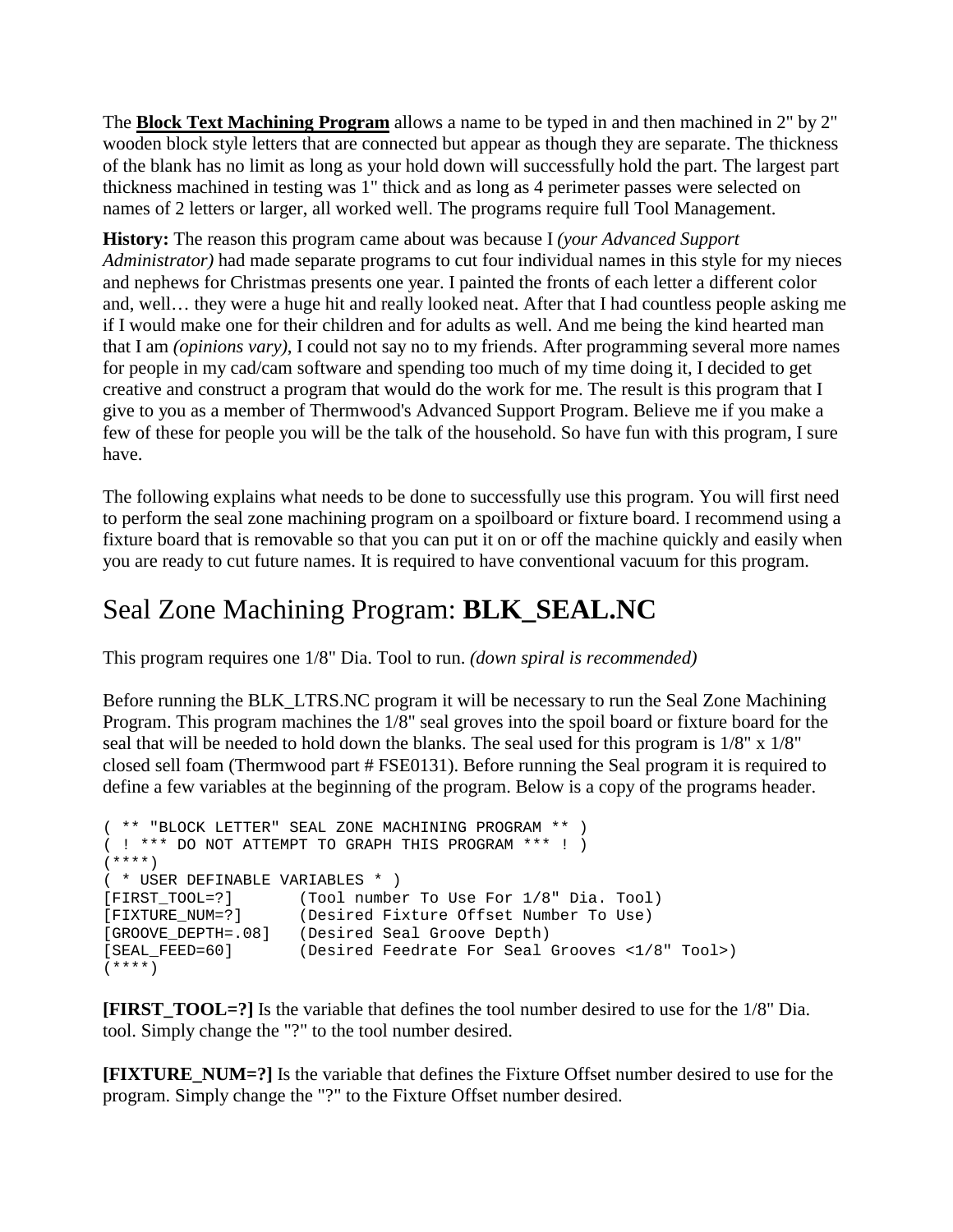**[GROOVE\_DEPTH=.08]** Is the desired depth for the seal grooves. The default depth is .08", and is the recommended depth for the 1/8" x 1/8" seal.

**[SEAL\_FEED=60]** Is the desired feedrate for machining the seal grooves with the 1/8" Dia. Tool. The default is 60 IPM, and is the recommended feed rate.



When running the Seal Zone program the dialog box at the left will appear. Select the number of zones that is desired to be machined into the spoilboard or fixture board. Remember that it is required to have at least enough zones to have capacity for the longest name you intend to machine. Each zone will take up approximately 2-1/8" of space. After the seal grooves are machined it will be required to drill a hole in the center of each zone for vacuum *(1/4" Dia. Recommended)*. Simply plug the holes that are not needed and unplug the ones that are required for each name that is cut. Since the size of the finished part is only 2" wide, vacuum hold down alone will not

typically keep the blanks from moving while machining. This problem can be resolved by cutting some 80-grit adhesive backed sandpaper into small pieces that fit inside the seal zone areas. The program is designed to run with the length in the "X" axis direction *(this cannot be changed)*. Below is a picture of a working fixture board showing the installed seal, sand paper, vacuum plugs, and a finished part *(which happens to be the creators name)*.

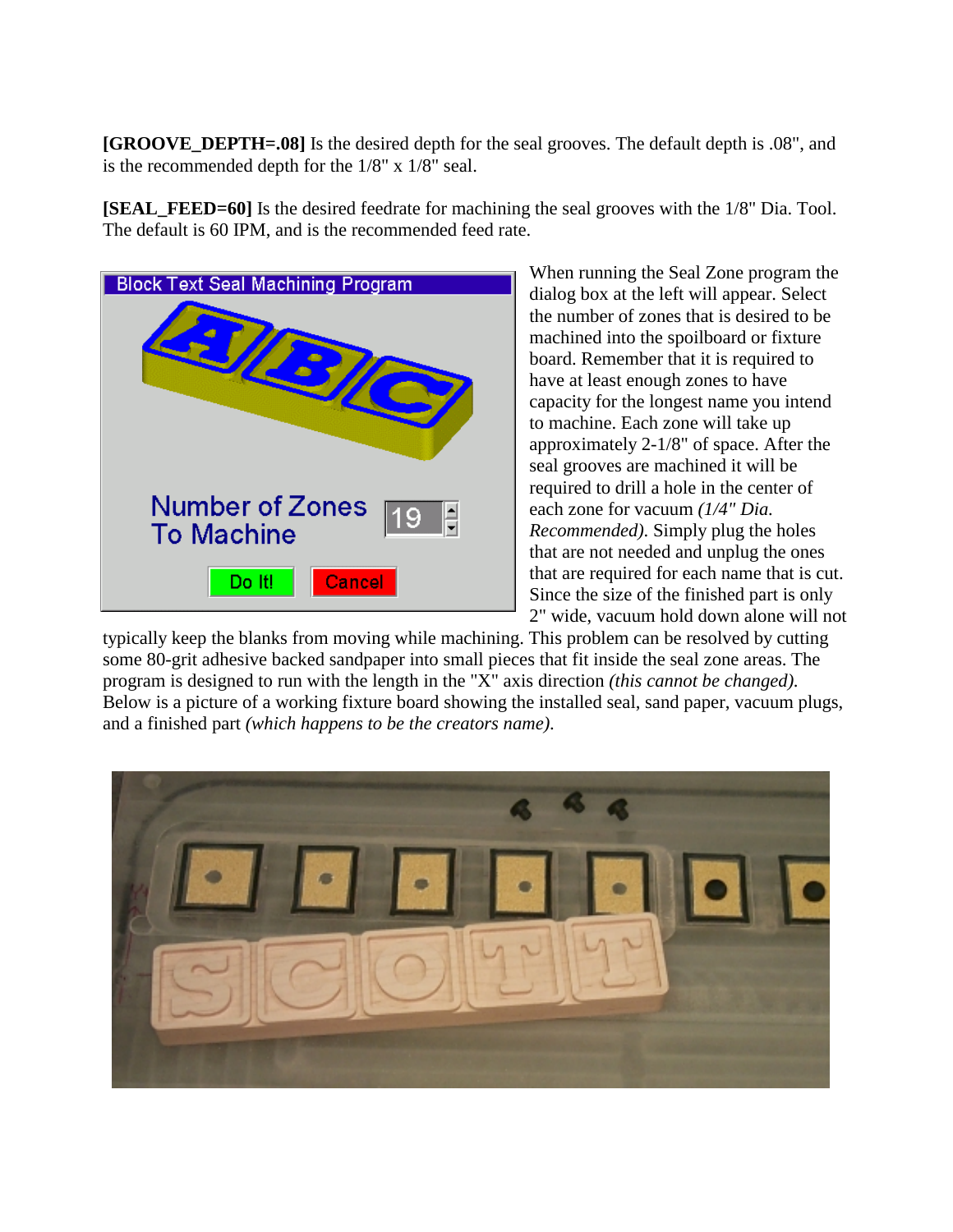## Block Letter Name Cutting Program: **BLK\_LTRS.NC**

This is the main program that machines the letters and cuts out the perimeter of the part.

This program requires two tools to run, a 1/8" Dia. and a 1/2" Dia. *(for the 1/8" tool, a down spiral is recommended) (for the 1/2" tool, a compresion spiral is recommended)* 

Before running this program for the first time, it is required to setup a few variables at the beginning of the program. Below is a copy of the programs header.

```
( ** "BLOCK LETTER" NAME CUTTING PROGRAM ** )
( ! *** DO NOT ATTEMPT TO GRAPH THIS PROGRAM *** ! )
(* 04/25/2000 * < S.G.V. > *)( * USER DEFINABLE VARIABLES * )
[FIRST_TOOL=?] (Tool number To Use For 1/8" Dia. Tool)
[SECOND_TOOL=?] (Tool number To Use For 1/2" Dia. Tool)
[FIXTURE_NUM=?] (Desired Fixture Offset Number To Use)
[SUB_FEED=70] (Desired Feedrate For Sub-Programs <1/8" Tool>)
[PERIMETER_FEED=125] (Desired Feedrate For Perimeter Passes <1/2" Tool>)
( The Tool # Chosen For SECOND_TOOL Above, Must Have Dia. Set to .1" )
(****)
```
**[FIRST\_TOOL=?]** Is the variable that defines the tool number desired to use for the 1/8" Dia. tool. Simply change the "?" to the tool number desired.

**[SECOND TOOL=?]** Is the variable that defines the tool number desired to use for the 1/2" Dia. tool. Simply change the "?" to the tool number desired. This tool must have the diameter set to .1" in the tool setup screen.

**[FIXTURE\_NUM=?]** Is the variable that defines the Fixture Offset number desired to use for the program. Simply change the "?" to the Fixture Offset number desired. Remember, the fixture offset must be the same as the one used for the seal program.

**[SUB\_FEED=70]** Is the desired feedrate for the Sub-Programs that machine the letters with the 1/8" Dia. Tool. The default is 70 IPM, and is the recommended feed rate.

**[PERIMETER\_FEED=125]** Is the desired feedrate for the perimeter Passes that are machined with the 1/2" Dia. Tool. The default is 125 IPM, and is the feed rate recommended.